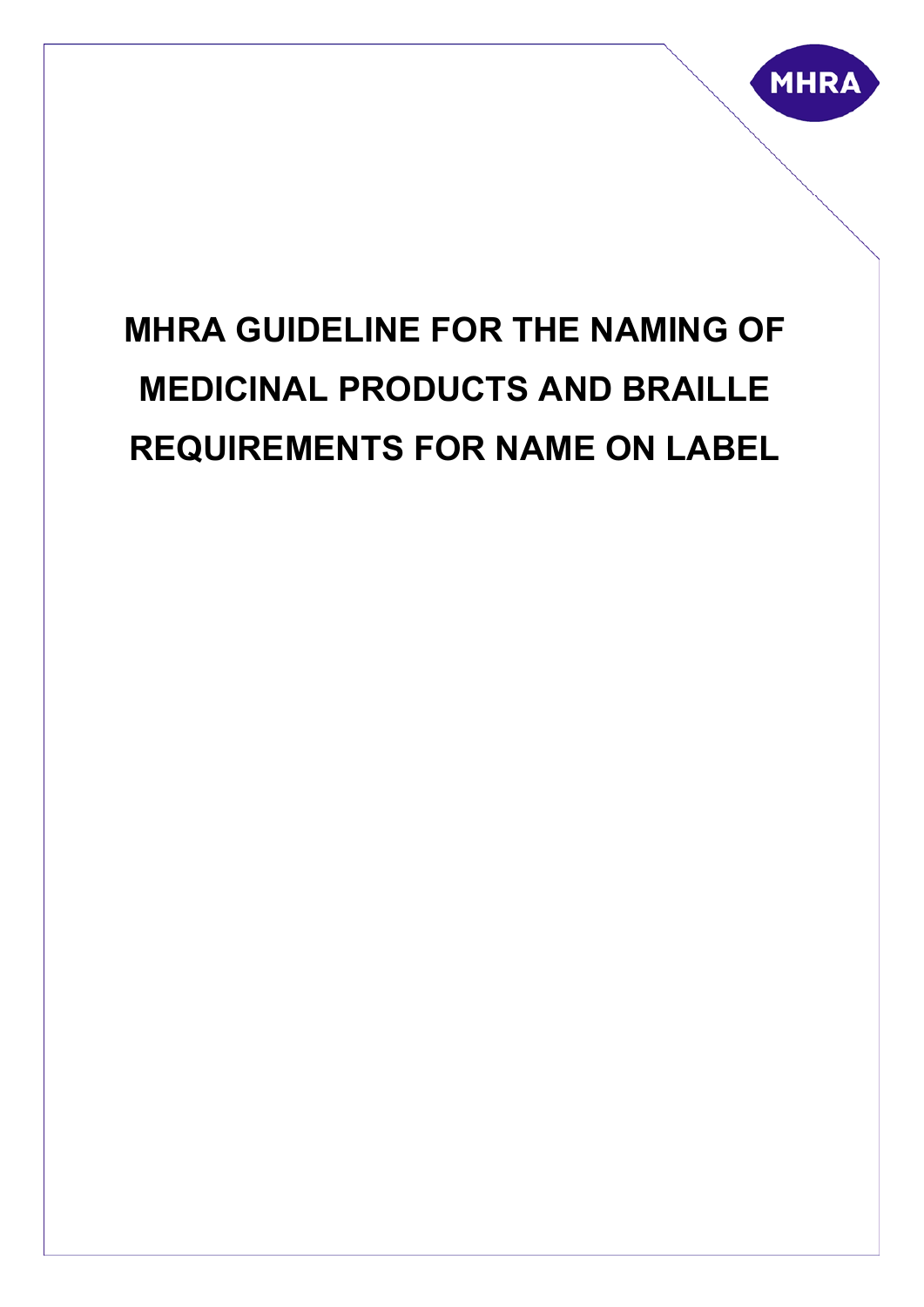Date of preparation: May 2009. Published in this format: December 2009.

Medicines and Healthcare products Regulatory Agency Market Towers 1 Nine Elms Lane Vauxhall London SW8 5NQ

Published by the Medicines and Healthcare products Regulatory Agency 2009

This MHRA Guidance Note should not be taken as a complete or definitive statement of the law. It is not intended as a substitute for legal or other professional advice. The MHRA accepts no liability for any loss or damage caused, arising directly, or indirectly, in connection with reliance on the contents of this guidance note.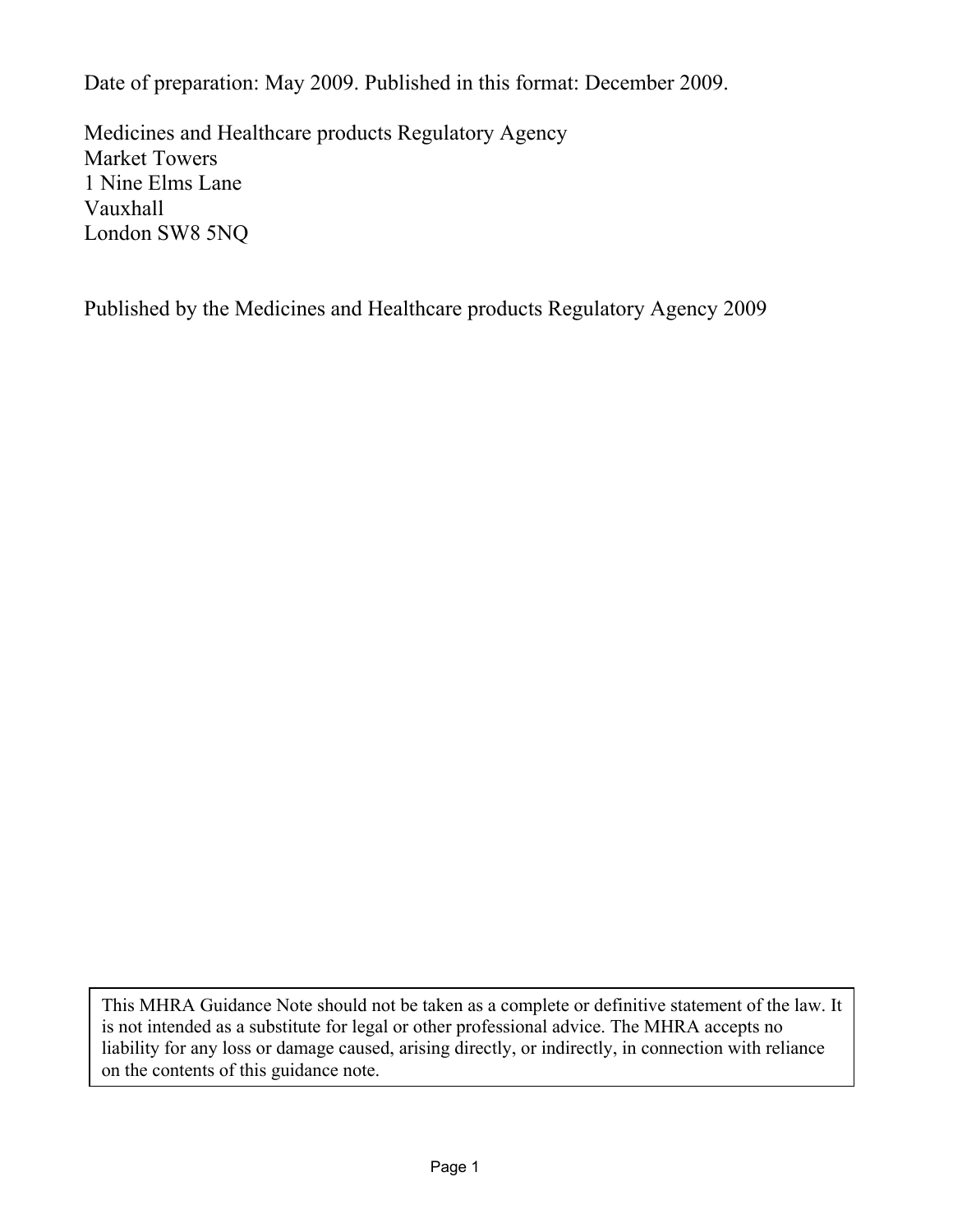| Page |
|------|
|      |

| <b>Introduction</b>                                                                                              | 3  |
|------------------------------------------------------------------------------------------------------------------|----|
| Criteria Used in Assessing the Suitability of Invented Names for use in Medicines                                | 4  |
| Additional Criteria used in Assessing the Suitability of Invented Names for<br><b>Non-prescription Medicines</b> | 7  |
| Criteria Used in Assessing the Suitability of Qualifiers/Abbreviations                                           | 9  |
| <b>Criteria Used in Assessing the Acceptability of Umbrella Segments of Product Names</b>                        | 10 |
| <b>Criteria for the Generic Naming of Medicines, International Non-proprietary Names</b><br>(INN) or Common name | 13 |
| <b>Braille Requirements for Name on Product Label</b>                                                            | 15 |
| <b>Other Considerations</b>                                                                                      | 18 |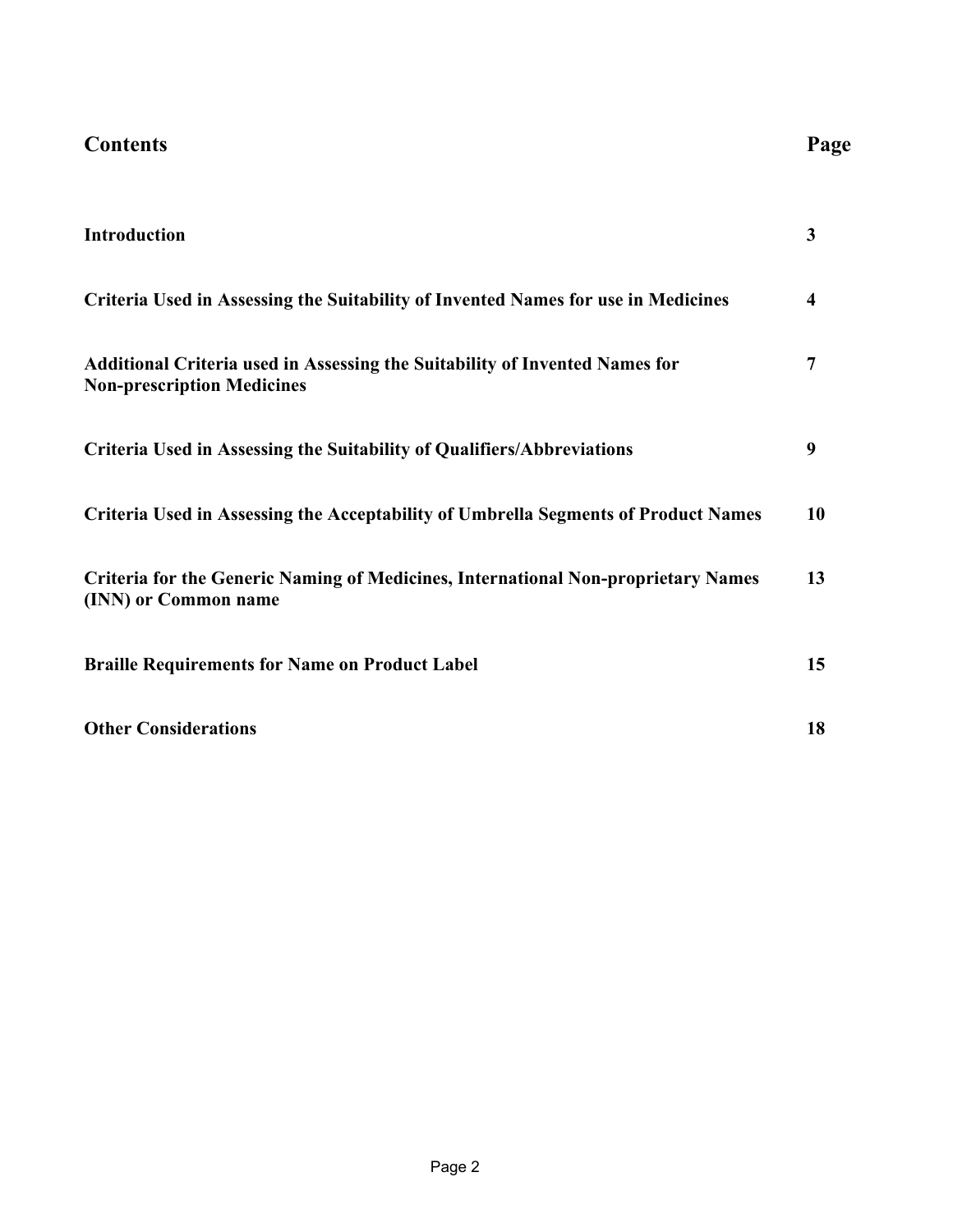# **Introduction**

- **1.** The purpose of this guideline is to provide industry with clear guidance on the factors which need to be considered when selecting or constructing a product name. Notwithstanding the guidance provided, applicants should take into account the principles contained within the Best Practice Guidance on the Labelling and Packaging of Medicines<sup>1</sup>, including prominent display of the active ingredient(s) and pack design/graphics clearly differentiating products and should conform to the requirements of Directive 2001/83/EC. The MHRA does not comment on issues arising from protection or infringement of trademarks. This guideline does not contain any new legislation or requirements but consolidates all current requirements into a single document, giving specific examples where appropriate, to aid applicants when selecting a product name.
- **2.** The name of the medicinal product means the name, which may be an invented name not liable for confusion with the common name, or a common or scientific name. This name will be stated in section 1 of the Summary of Product Characteristics and consequently displayed on the label. It should be followed by its strength and pharmaceutical form in accordance with Articles 1(20), 11(1), 54(a) and 59(1)(a) of Directive 2001/83/EC. In all cases the three components of "name of medicinal product", "strength" and "pharmaceutical form" are regarded as separate entities.
- **3.** The Licensing Authority may reject a name if it considers that, on the information given, or in its own assessment, the name will cause confusion with the name of an existing medicine, is misleading as to the composition of the product or the use, or is otherwise unsafe. Sections 5 to 17 provide more detail about specific reasons to reject names.
- **4.** Approval of a name by the Licensing Authority does not relieve the MA holder of responsibility should actual or potential hazards come to light following marketing of the product. In these circumstances the Licensing Authority must be advised and appropriate action taken.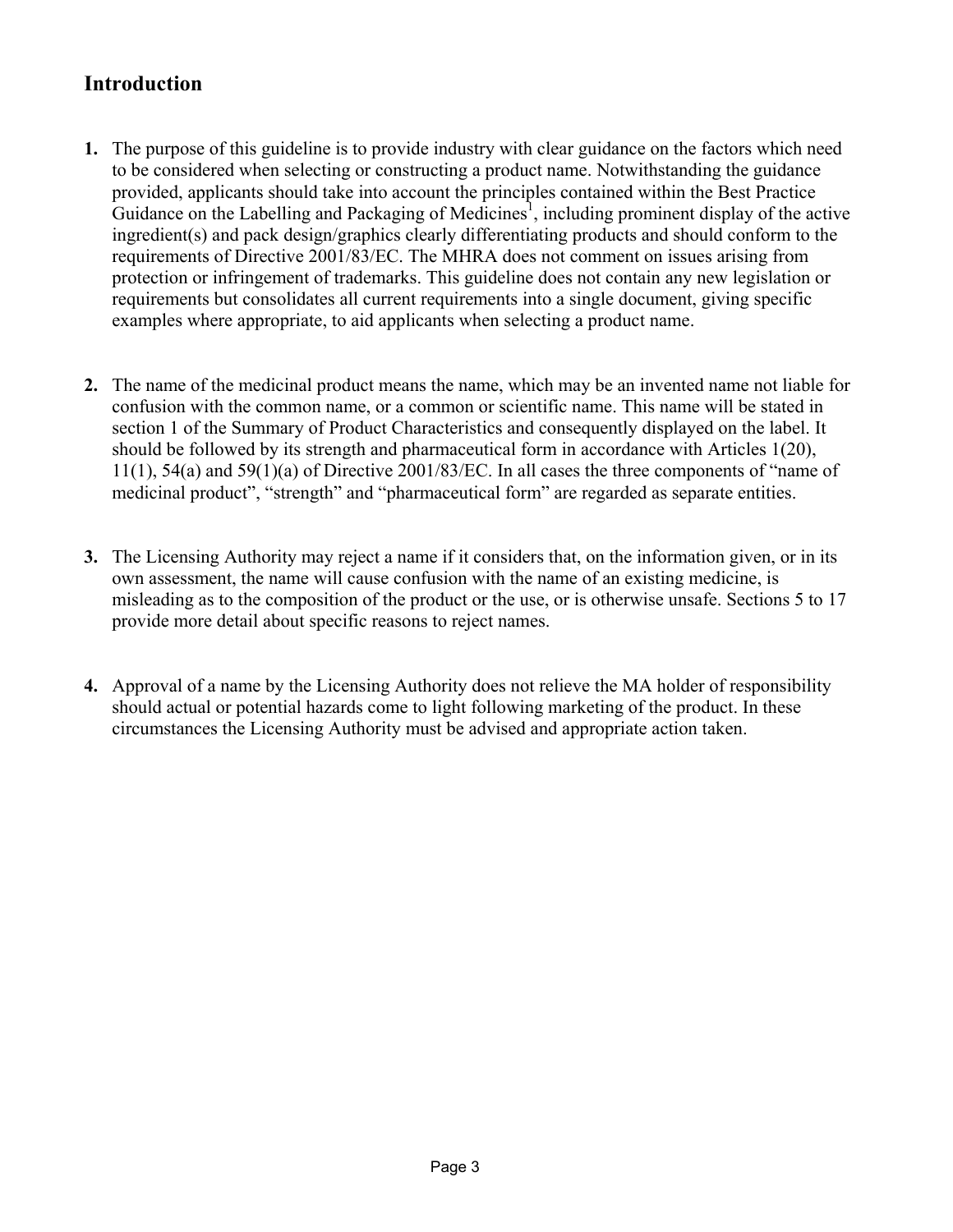# **Criteria Used in Assessing the Suitability of Invented Names for use in Medicines**

# **General Principles**

# **5. Legislative Requirements**

Directive 2001/83/EC requires that an invented name should not be liable to confusion with the common name or the name of any other medicinal product. In addition invented names should not be misleading with respect to the following:

- therapeutic effects of the product;
- composition of the product;
- safety of the product;

# **6. Promotional or Misleading Claims**

- The invented name of a medicinal product should not convey misleading therapeutic and/or pharmaceutical connotations;
- the invented name of a medicinal product should not convey promotional connotations, e.g. the indication of the strength of a product in an invented name by words such as "forte" or "strong" should be avoided.

# **7. Safety Concerns and Confusion with Another Medicinal Product**

MHRA assesses each invented name individually and in conjunction with a specific medicinal product. Where the proposed invented name has been registered as a trademark in the UK for use with a medicinal product, an assessment by MHRA, including safety considerations, determines whether the proposed invented name is suitable for use for the medicinal product. MHRA assesses each invented name to minimise the potential risk of confusion with the name of another medicinal product.

When reviewing the acceptability of proposed invented names, MHRA applies criteria based on public health concerns. Obtaining a trademark for the proposed invented name is not considered justification alone for accepting a proposed invented name.

The Applicant/MAH would be expected to review the proposed invented name, applying the criteria outlined in this guideline, before requesting that an invented name be considered.

The invented name should not comprise wholly of initial letters or code numbers.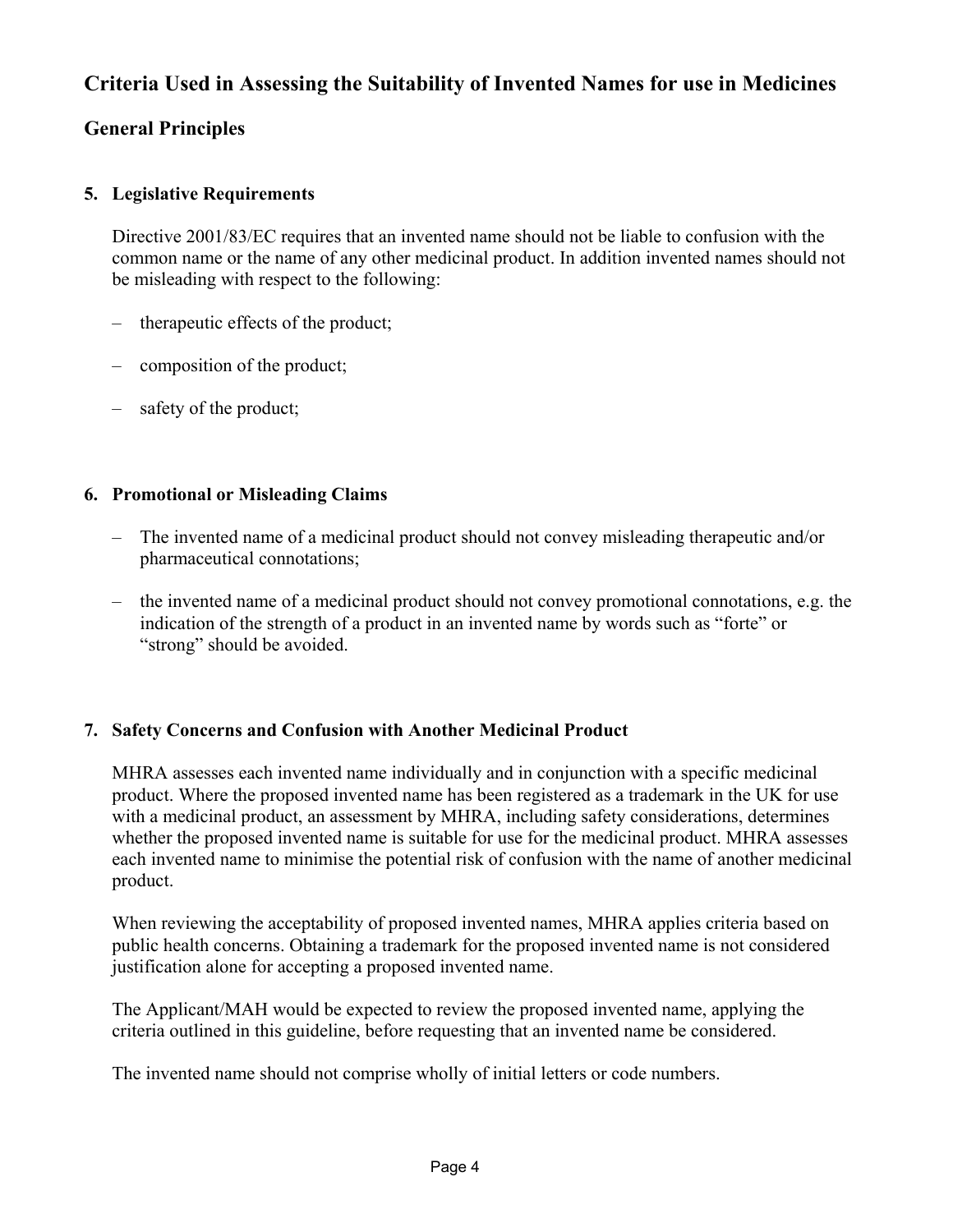The invented name of a medicinal product should not be liable to cause confusion in print, handwriting or speech with the invented name of another medicinal product. When assessing the potential for such confusion, the following aspects are considered systematically:

- The indication(s);
- Patient population(s);
- The pharmaceutical form $(s)$ ;
- The route $(s)$  of administration;
- The strength(s);
- The setting for dispensing and use;
- The legal status/ classification for supply (i.e. medicinal product subject to medical prescription, medicinal product not subject to medical prescription, medicinal product subject to restricted and/or special medical prescription).

# **8. Similarity with International Non-proprietary Names (INN) and/or British Approved Names (BAN)**

 Where a similarity between a proposed invented name and an existing INN and/or BAN is identified, the following criteria should be taken into consideration:

- The closeness either in speech, print or handwriting with its own or a different INN; in accordance with World Health Assembly Resolution (WHA) 46.19 an invented name should not be derived from its own INN;
- The similarity in medicinal setting, general use (indication) of concerned medicinal products;
- The similarity in classification for supply of the concerned medicinal products e.g. restricted to hospital setting, specialists;
- The route(s) of administration and, where possible the concerned pharmaceutical forms.

 The Applicant/MAH would be expected to review INN and/or BAN similarity before requesting that the proposed invented name(s) be considered.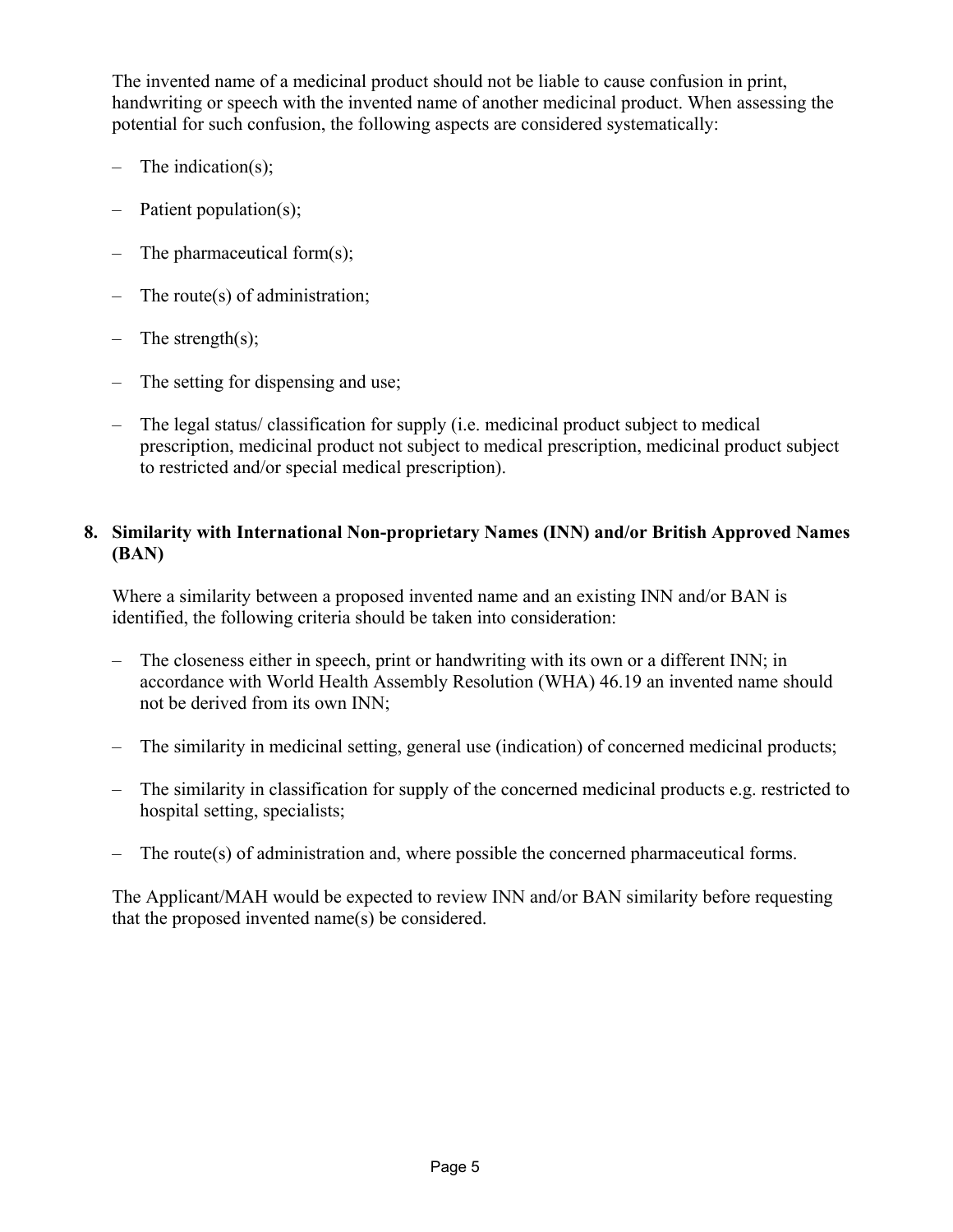# **9. Published INN stems**

Invented names should not contain INN stems in the stem location as published by WHO. This is in accordance with WHA Resolution 46.19 that indicates "It would therefore be appreciated if invented names were not derived from international non-proprietary names (INNs) and if INN stems were not used in invented names".

A full list of INN stems is available on the WHO website (reference WHO/PSM/QSM/2006.3).

By including the same INN stem in the invented name as the INN, healthcare professionals could consider that this is a new active substance as opposed to an invented name; by including a different INN stem healthcare professionals could consider that this is a different type of medicine rather than an invented name.

 The use of a two letter INN stem in an infix or suffix position in an invented name will be addressed on a case by case basis.

 The Applicant/MAH would be expected to review the proposed invented name to ensure an INN stem is not included in the name to be considered.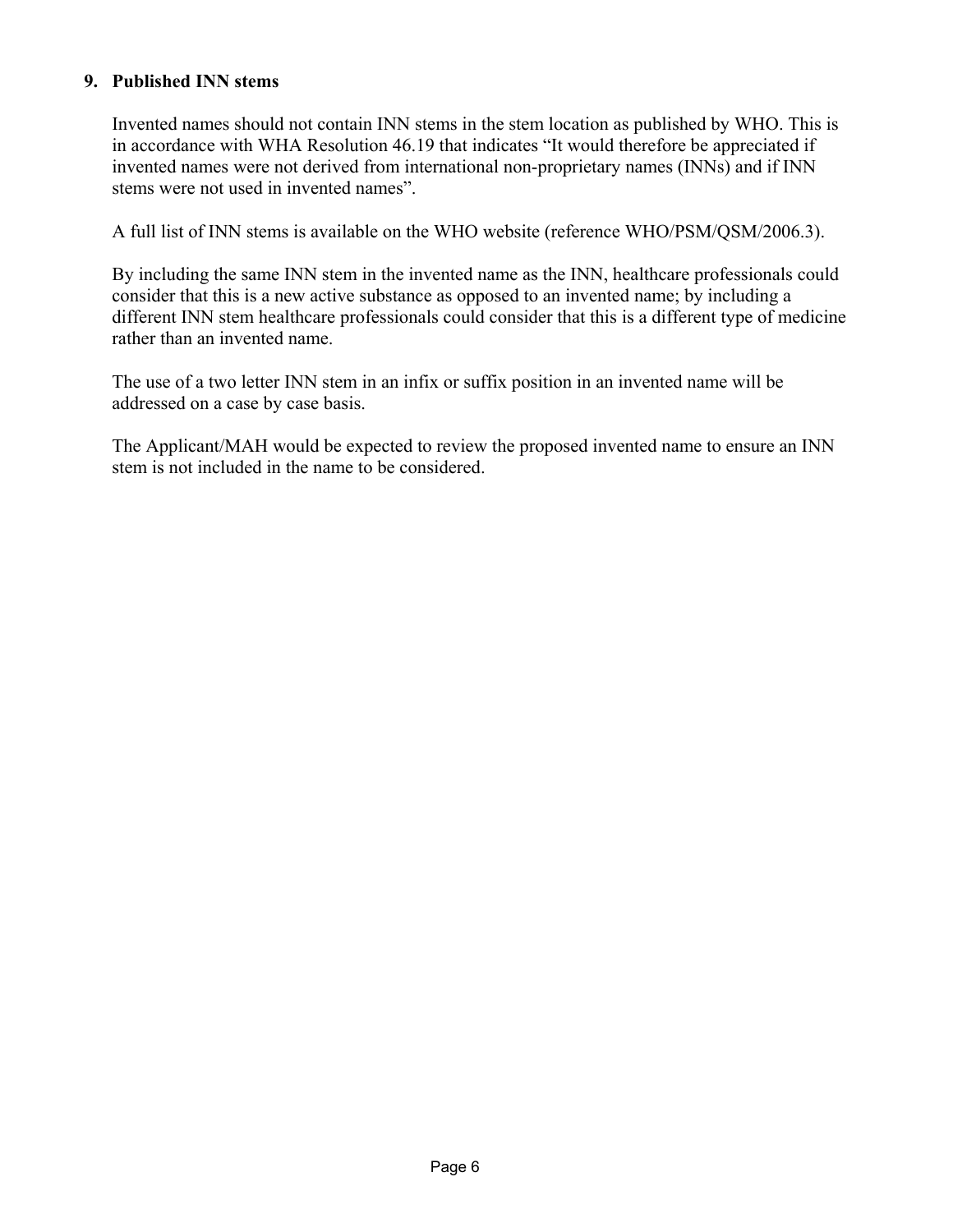# **Assessing the Suitability of Invented Names for Non-prescription Medicines**

Invented names as applicable to all medicinal products should be followed by both the strength and pharmaceutical form. The omission of the strength may be acceptable where it is impractical to include this in the product name, e.g. where there are multiple active ingredients usually containing substances such as glycerol or liquid paraffin. The pharmaceutical form should be described by a single Standard Term of the European Pharmacopoeia<sup>4</sup>.

# **General Principles**

The following terms which form part of the invented name will only be considered where the specified conditions are met by the applicant. Derivatives of the listed terms with regards to spelling and other connotations, if misleading, will not be approved:

- **Fast acting, Express (including derivatives such as Xpress)** and any other terms indicating a 'quick' or 'fast' onset of action should only be used where this claim is supported by data in the SmPC and is relevant to the indication(s) for which the product is being marketed for, e.g. onset of action in < 30 minutes from oral administration;
- **One-a-day** should only be used where a unit dose is taken or administered once in a day. Half-atablet twice a day, with the justification that the total dose per day is equivalent to one tablet is not acceptable. **Once-a day** may be used where one or more tablets are taken or administered once a day;
- **PLUS, Extra (including derivatives such as Xtra)** should only be used where the medicinal product contains an additional active ingredient which confers a synergistic or additional therapeutic action or benefit;
- **Triple action** should only be used where the medicinal product clearly has three different therapeutic actions. This may be a product with a single active substance with three different actions or three actives with different modes of action. Where the claim has a qualified therapeutic action e.g. 'Triple action pain relief', the three different actions must be relevant to pain relief;
- **Advance** should only be used when it can be demonstrated that enhancement has been achieved with the new product compared with the existing product. This may be an enhancement in a therapeutic action or enhancement resulting from a formulation change. The addition of increased amounts of the active and/or excipient(s) without evidence of enhanced therapeutic benefit is not acceptable justification; similarly, minor changes in formulation that do not provide recognisable benefits over the existing product do not constitute enhancement;
- **Maximum strength** should only be used where there are different strengths of products containing the same ingredient and the strength is the maximum available;
- **Original** will only be accepted where there is more than one presentation on the market and this is used to differentiate the initial licensed medicinal product from the others;
- **Flavours** have to be identified as such, e.g. the term 'strawberry' in a name is acceptable if there is fruit or natural extract contained in the product, if present as an artificial flavouring will have to be listed as 'strawberry flavour' in the product name.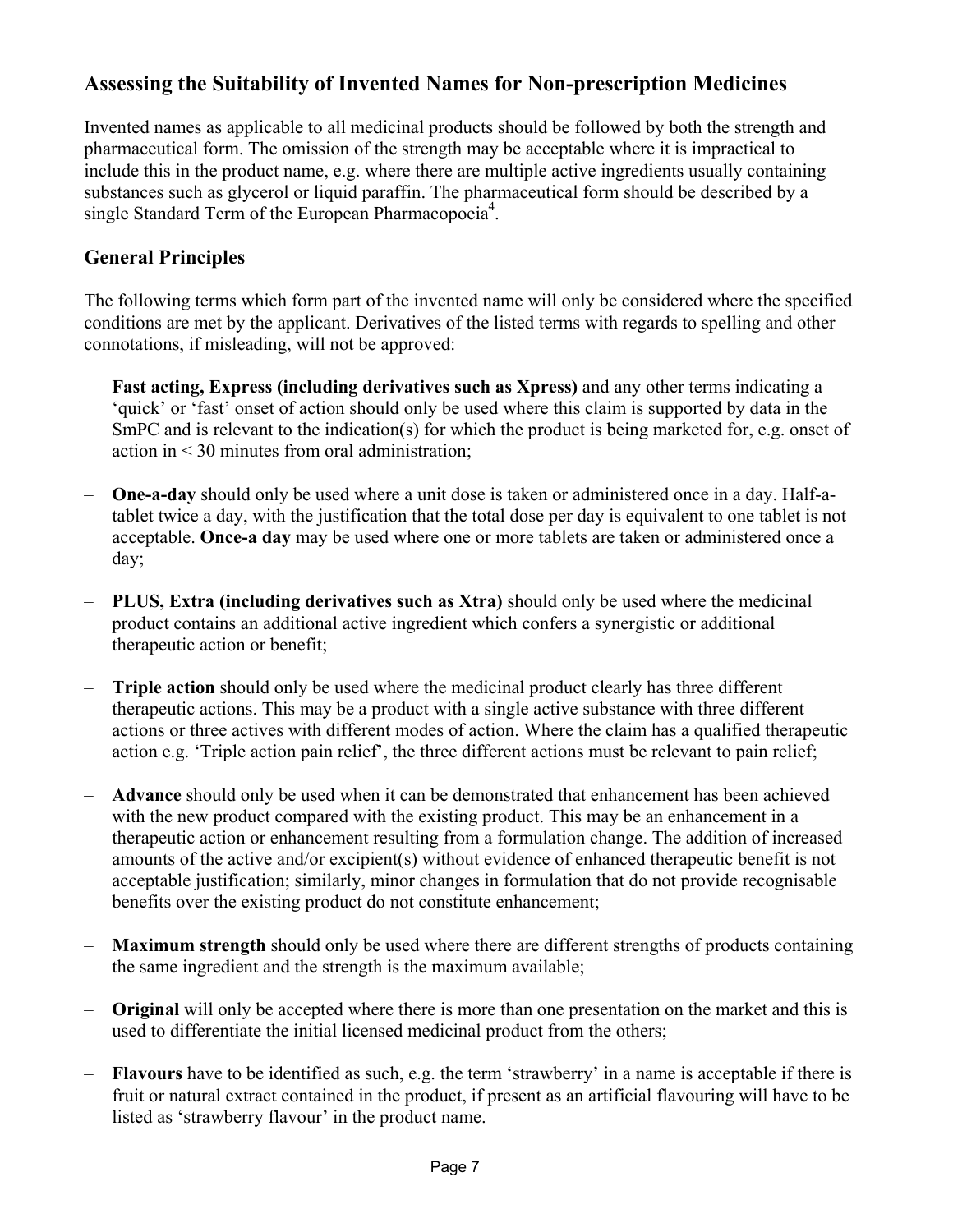#### **10. Informative Invented Names**

..

Special consideration should be given to non-prescription medicines to allow informative names, the basis of which is as follows:

- The invented names of these medicines can aid the patient to select an appropriate product without input from healthcare professionals. It is therefore acceptable for the name of these products to be informative for the patient e.g. Bloggs Pain Relief Tablets;
- These products must comply with section 6; consequently Bloggs Head Pain Away Tablets would not be acceptable as it would be considered a misleading medical claim.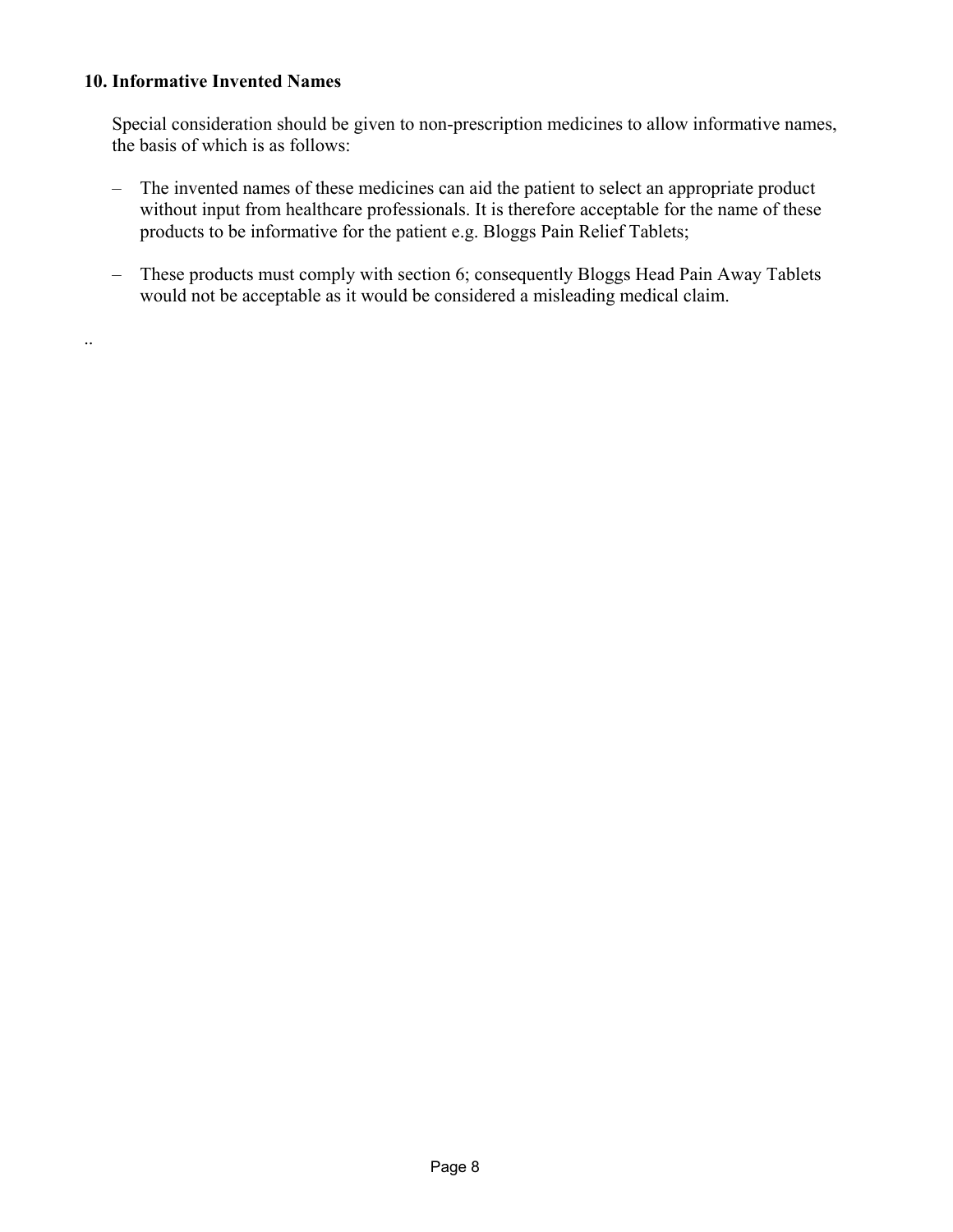# **Criteria Used in Assessing the Suitability of Qualifiers/Abbreviations**

# **11. Composition of the Qualifier**

The use of qualifiers/abbreviations by letters as part of the invented name is, in principle, acceptable. Proposed qualifiers should not consist of a single letter or number (Arabic and Roman), because they may be confused with the strength and/or posology of the medicinal product. Numbers in general should only be used to indicate the strength of the medicinal product. In certain cases a number(s) may form part of a qualifier, however, this would be assessed on an individual basis. The applicant should provide justification to MHRA when requesting a qualifier.

#### **12. Selection of a Qualifier or Abbreviation**

The following should be taken into account when proposing a qualifier/abbreviation:

- Whether the qualifier/abbreviation provides further information on characteristics of the medicinal product (e.g. duration of action, devices, route of administration, composition, patient population) or provides for a differentiation, which may help healthcare professionals and/or patients to prescribe/select the appropriate medicinal product;
- The potential risk to public health in case of a medication error potentially related to the qualifier/abbreviation versus the potential risk resulting from a more complex name.

#### **13. Prolonged-release Preparations**

 Applicants are advised that the following suffixes should be used for prolonged release preparations, as appropriate to the particular product:

- CR Controlled release
- LA Long acting
- PR Prolonged release
- SA Sustained action
- SR Sustained release
- XL Prolonged release, once daily dosing. If a product can be given once or twice daily, a different suffix should be used.
- MR The use of MR for a prolonged release preparation is no longer recommended. Modified release can indicate a gastro-resistant product or a prolonged release product, therefore the term is not specific for an individual product.

#### **14. Gastro-resistant Preparations**

 Applicants are advised that the following suffixes should be used for gastro resistant preparations, as appropriate to the particular product:

EC - Enteric coated GR - Gastro resistant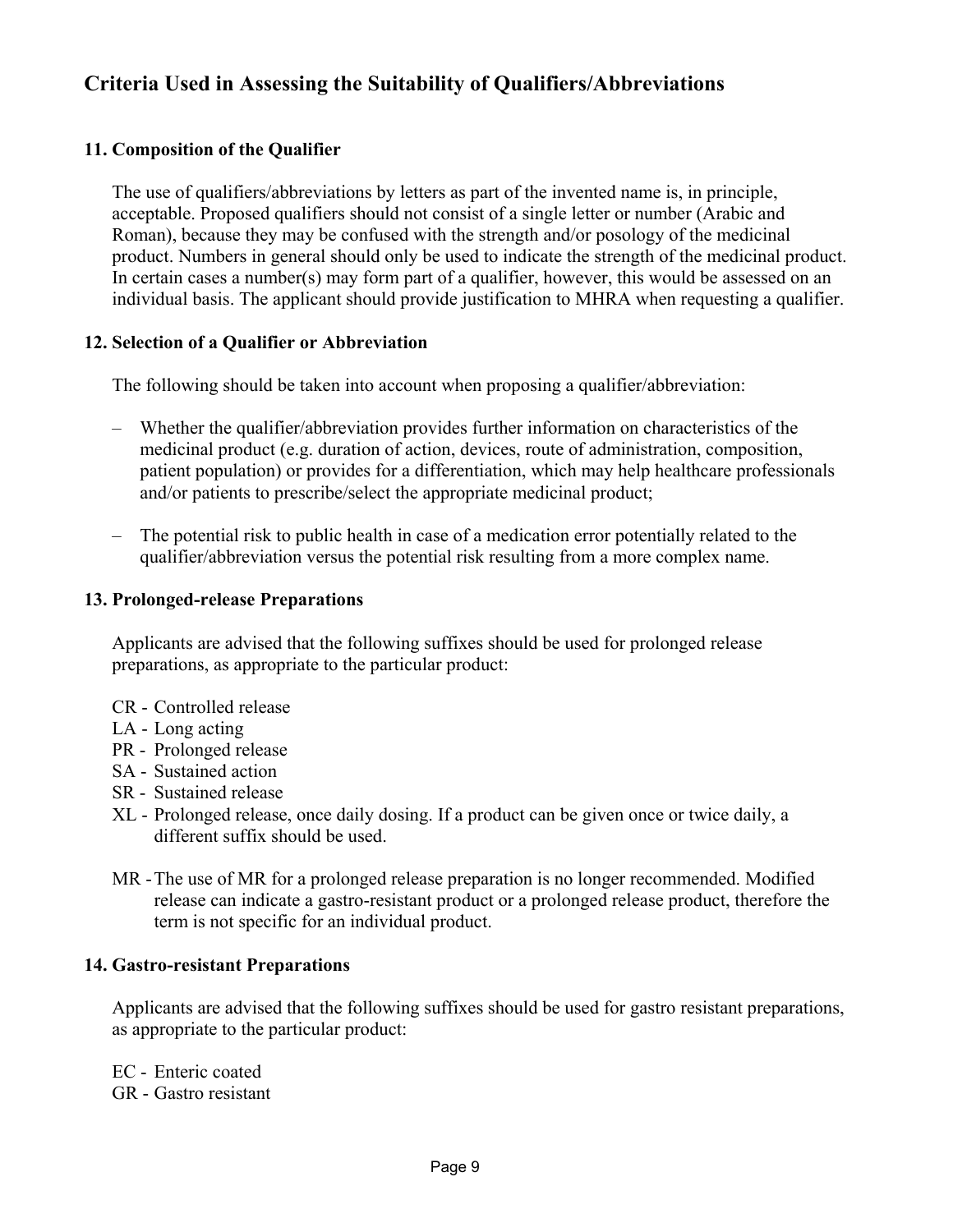# **Criteria Used in Assessing the Acceptability of Umbrella Segments of Product Names**

# **General Principles**

An umbrella segment of an invented name is a section of invented name that is used in more than one medicinal name to create a brand or range of products.

Where an umbrella segment is proposed to be used for more than one product, the umbrella segment should not be used if its use is likely to result in safety or efficacy concerns resulting from confusion between the products sharing the same umbrella segment. Such concerns may arise, for example:

- if the products contain different active ingredients;
- if the products can be used in different populations;
- if their safety profile is different in different populations (e.g. one can be used in pregnancy or in patients with renal impairment or in elderly people, and the other cannot);
- if their interactions are different;
- if their features of and treatment for overdose are different;
- if their speeds of onset are different.

# **15. Acceptability of Umbrella Segments**

MHRA encourages applicants to develop new product names without umbrella segments for each product; however, the MHRA will consider on its merits each application for a product name including an umbrella segment. MHRA's principal considerations are to ensure that medicines are taken safely and correctly, that a proposed name will not give rise to safety or efficacy concerns and that the name complies with legislative requirements. MHRA does not intend to impose unnecessary impediments to companies using a particular name and recognises that other features, such as pack design, labelling etc. can help distinguish between products.

# **16. Specific Circumstances**

– *The proposed product for which an umbrella segment will be used in the name contains additional active ingredients and is for use in the same therapeutic areas as the existing product using the same umbrella segment.*

The proposed product name should be different from the name of the existing product usually by the use of a suitable suffix or prefix. The suffix or prefix should not give rise to inappropriate impressions of superiority or ambiguity.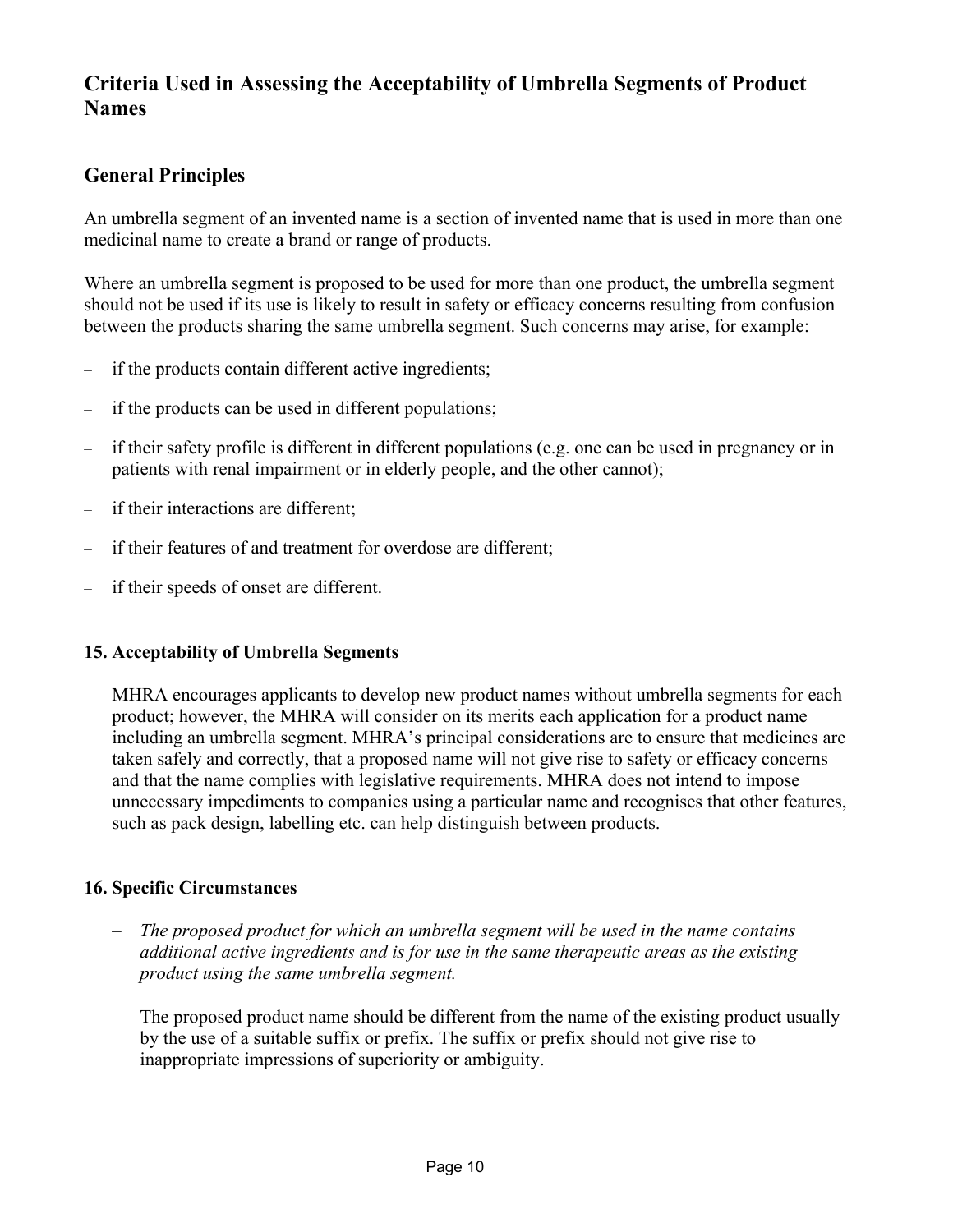– *The proposed product for which an umbrella segment will be used in the name contains the same or additional active ingredients and is for use in a different therapeutic area from the existing product using the same umbrella segment in the name.*

If in the opinion of the Licensing Authority the existing product name is associated with a particular therapeutic area, the Licensing Authority will wish to be reassured that extension to a different therapeutic area will not give rise to safety issues. Where the new product contains the same active as the original product, packs may be acceptable where the name is differentiated by a suitable descriptor indicative of the new therapeutic area (e.g. Bloggofen Cold and Flu Capsules and Bloggofen Headache Capsules).

– *The proposed product for which an umbrella segment will be used in the name contains different active ingredients and is for use in the same or different therapeutic area as the existing product.*

If in the opinion of the Licensing Authority the existing original product name is associated with a particular active ingredient, the Licensing Authority will need to be convinced that the use of the umbrella segment will not give rise to safety issues or efficacy issues due to differential efficacy and speed of onset of effect. This scenario is likely to be the most difficult one for which to obtain approval, and applicants are encouraged to develop new product names without umbrella segments for each product. If such association exists, the name should be clearly different from the existing product.

# **17. Factors to be Addressed in Applications**

 In order to allow a risk-based assessment of proposed product names including umbrella segments, the MHRA, in its assessment of an application, will consider the factors listed below, as appropriate, in determining whether it considers a product name that includes an umbrella segment is acceptable. The MHRA will also take into account the legal status of the product (i.e. whether 'POM', 'P', or 'GSL').

In order to facilitate MHRA's consideration of the application, applicants should consider and address the type of factors listed below in their application. A risk analysis for the new application, taking into account all of these points, and considering the impact on existing products sharing the same umbrella segment within their name would facilitate MHRA consideration. Applicants should address how they propose to deal with any potential risks identified or explain why, in their opinion, the identified risks would not present a problem:

- Rationale for the proposal;
- Description of other products within the company's own range or from another company with the same or similar (either in spelling or phonetic terms) umbrella segment;
- Indications for each relevant product;
- Discussion of any safety issues that may arise from use of the umbrella segment for the new product, should it be confused with other products with the same or similar umbrella segments, based on consideration of the safety profile of the active ingredients;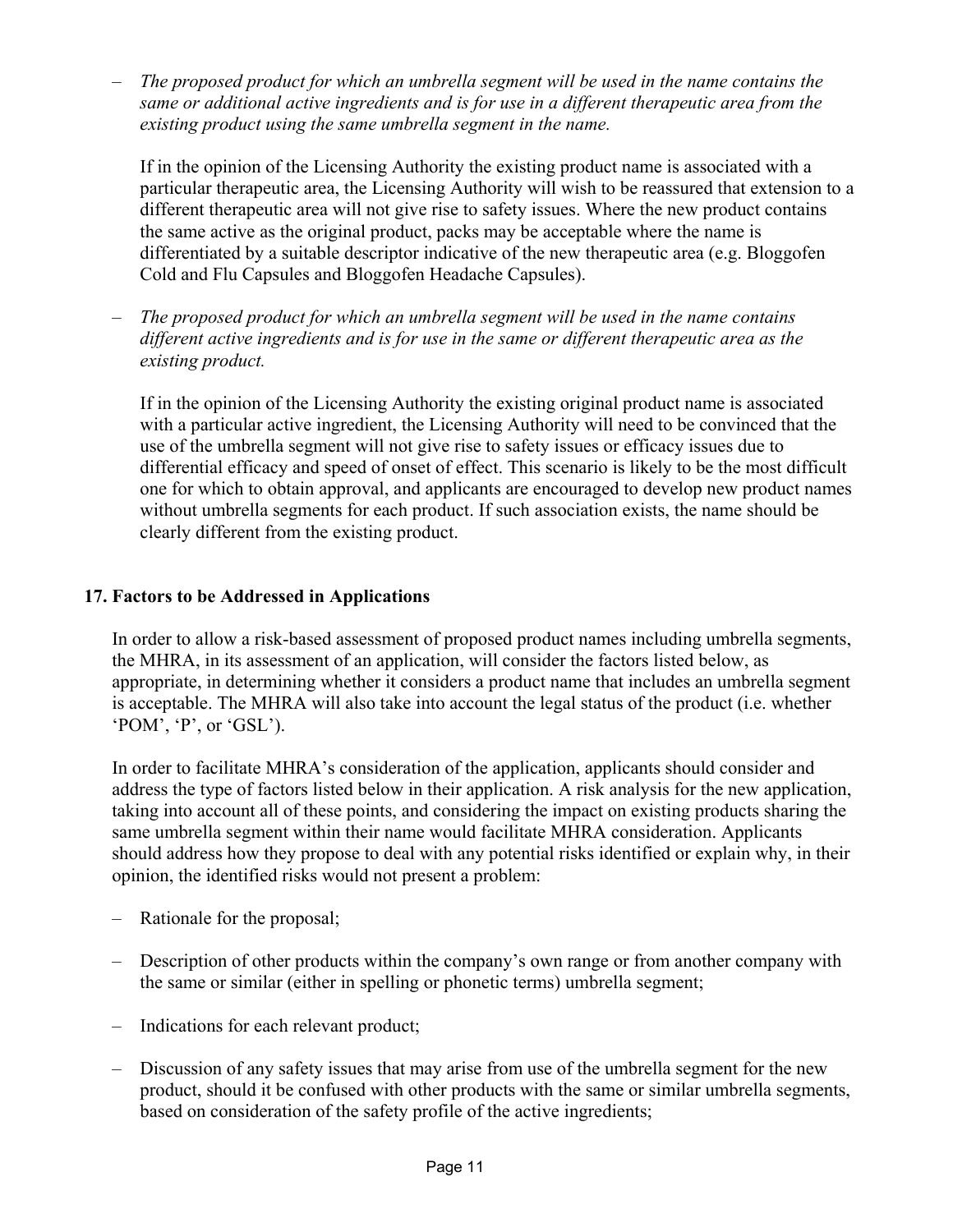- Any association between safety and relevant brand(s);
- Specific populations of patients/consumers where differences exist between products with the same umbrella segment e.g. children, pregnant women, elderly people, those with renal or hepatic impairment;
- Differences in interaction with other medicines;
- Differences in indications, contraindications, warnings, posology (including dosing frequency, different strength) and other SPC/PIL information;
- Differences in effects of and management of overdose;
- Differences in the mode and speed of action between active ingredients in products sharing the same umbrella segment of their product name (e.g. heartburn and indigestion containing alginate and antacid or H2 antagonist respectively);
- Use of different suffixes/prefixes etc and how these may differentiate between products, addressing issues such as strength, population, therapeutic area etc.;
- Details of the pack including:
	- Pack overall colour and design;
	- Pack design shape;
	- Placement and prominence of active ingredient and usage information;
	- Form(s) of product;
	- Inner pack colour, design and shape;
	- Pack size;
	- Ability to differentiate between products sharing the same umbrella segment in their product name.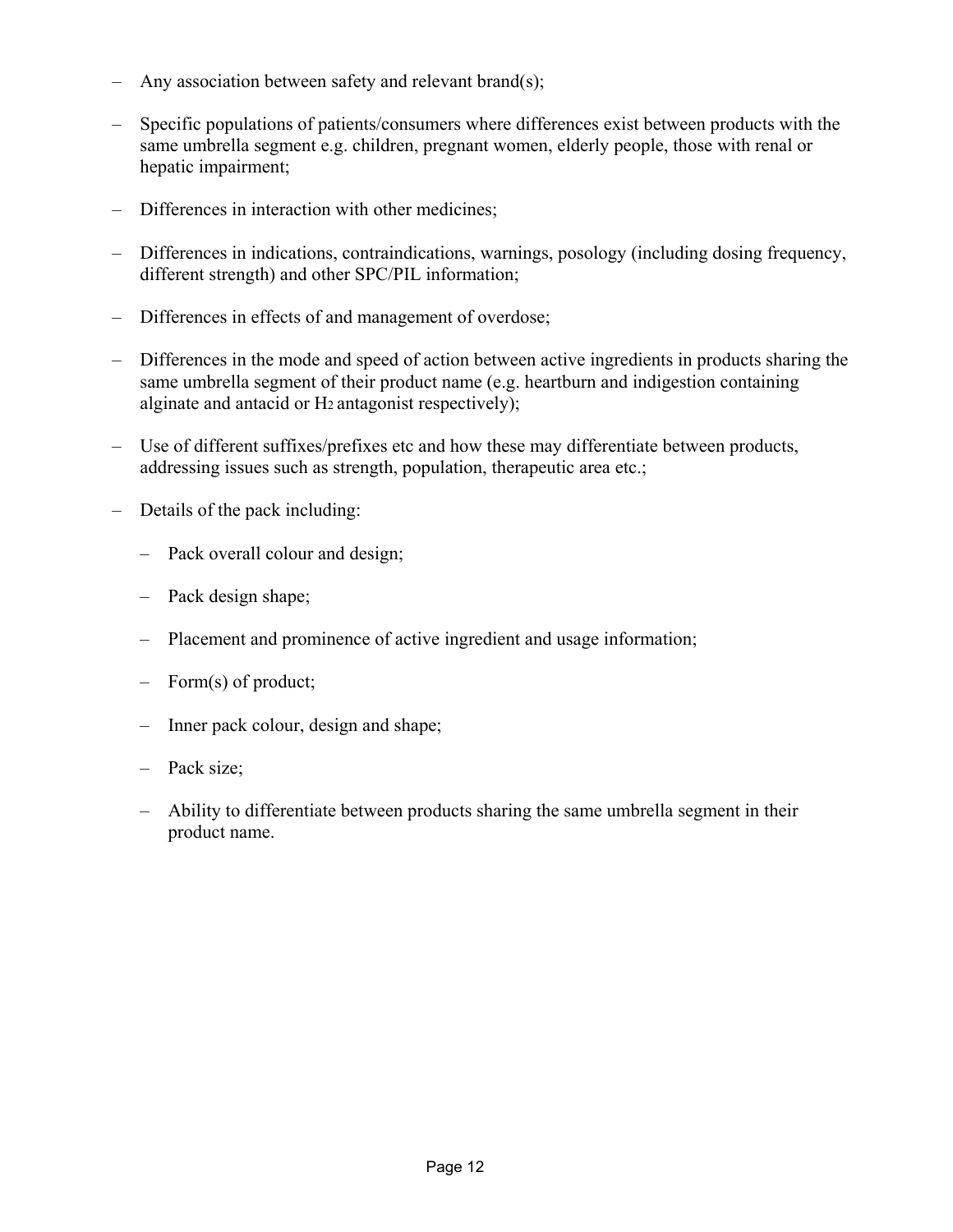# **Criteria for the Generic Naming of Medicines, INN or Common name**

# **18. Use of INN or BAN**

Where the applicant wishes to use the generic name instead of an invented name, the following rules should be taken into account:

- If an INN recommended by the World Health Organisation exists for the active moiety the English version of the name should be used exactly as published without omissions or abbreviations. If one does not exist the usual common name should be used, in the UK this is the BAN;
- If a Modified INN (INNM) recommended by the World Health Organisation has been published for the active moiety, it should be used within the name of the medicinal product exactly as published without omissions or abbreviations;
- Where the active moiety is an unpublished INNM the name of the medicinal product should be that as agreed by users of INNs (Pharmacopoeias, regulatory bodies, stakeholders), in accordance with the WHO INNM working document 05.167/3.

# **19. Generic Naming Convention**

 Where the applicant wishes to use the generic name, the name should comply with the following format:

- The common name or scientific name should appear together with a trademark or the name of the Marketing Authorisation Holder (MAH). In the UK the usual practice for this is to name the product as the INN followed by the strength and the pharmaceutical form; this appears "together" with the name of the MAH by means of the information on the rest of the packaging;
- Paracetamol Tablets manufactured by Bloggo Laboratories Limited would usually be named as "Paracetamol 500 mg Tablets", the term "Bloggo Laboratories Limited" would be visible on the labelling of the packaging. In this instance the name of the company is reasonably long and the company may wish to use the company trademark (trading style) for example BLltd. This would be acceptable as long as the term BLltd is used as the company trademark.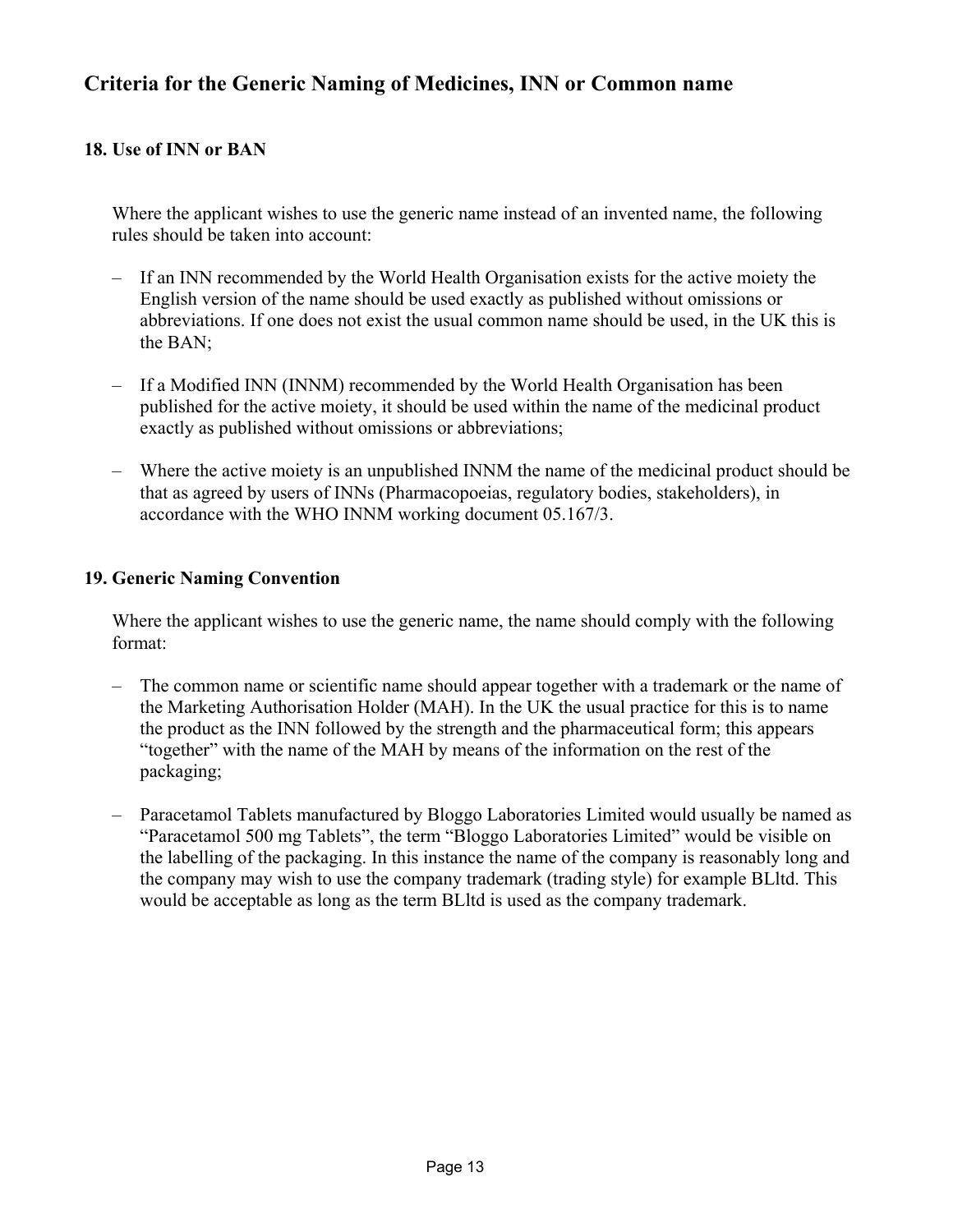Where the applicant wishes to incorporate the company name in the generic name, the name should comply with the following format:

- Although discouraged by MHRA because of potential confusion, an applicant is permitted to incorporate the company name or trademark into the name of the medicinal product directly after the INN/common name. The acceptable trademark is the trading style of the manufacturer. Using the above example, an acceptable generic name would be:
	- "Paracetamol Bloggo Laboratories Limited 500 mg Tablets";
	- "Paracetamol BLltd 500 mg Tablets";
	- Where the applicant wishes to incorporate the company name or trademark into the generic name, the company name or trademark must be positioned directly after the INN/common name;
	- Inclusion of a company name within the name of the medicine will not be permitted when there is not sufficient space on the packaging;
	- Applicants should note the implication for Braille requirements when using this approach to product naming, see section 21.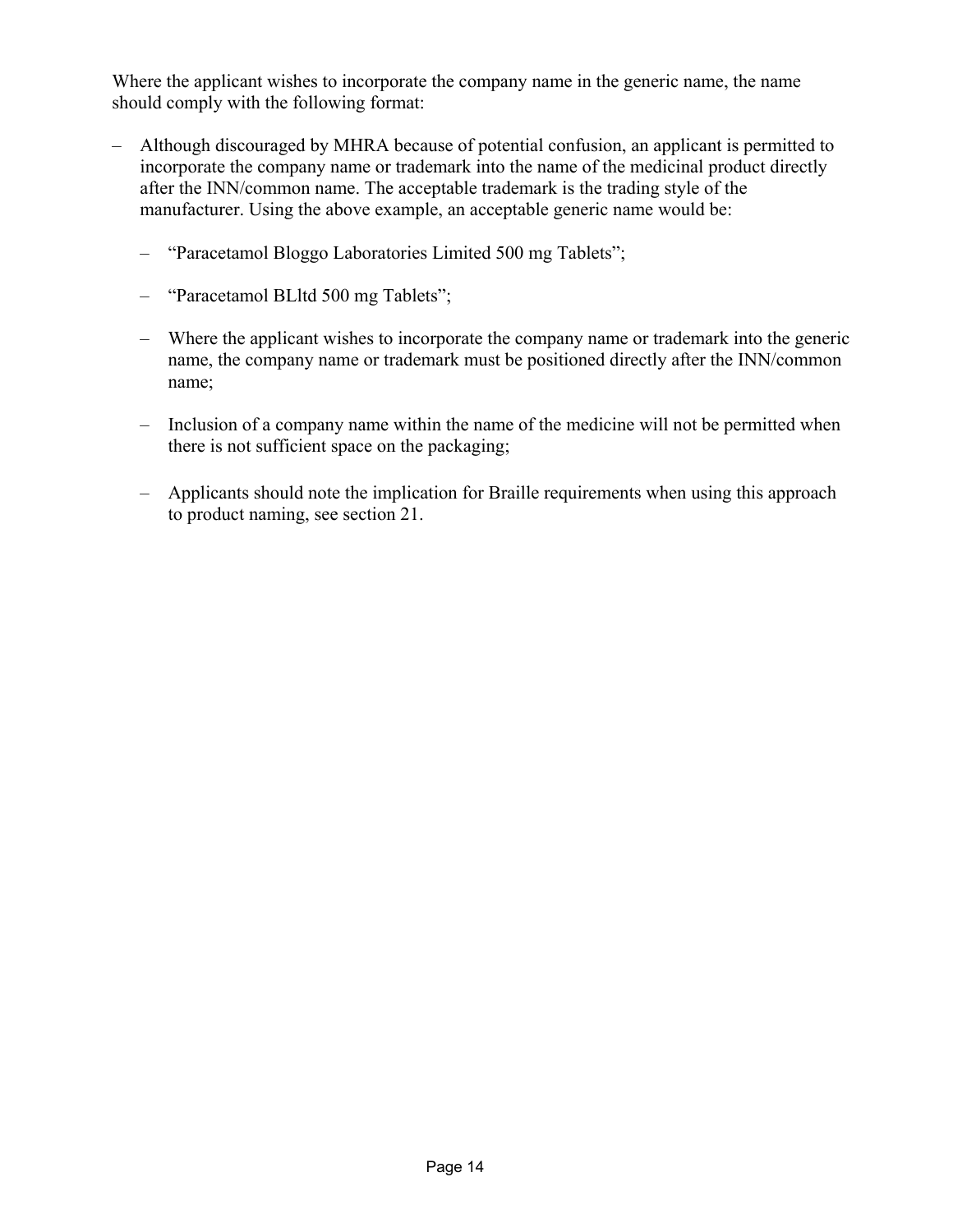# **Braille Requirements for Name on Product Label**

#### **20. Legislation**

Article 56(a) of Directive 2001/83/EC, as amended, requires that the name of a medicinal product must be expressed in Braille format on the packaging. The name to appear is as referred to in Article 54(a) of the same Directive. Where a medicine is available in more than one strength, these data should also appear in Braille on the label. In some circumstances where different pharmaceutical forms of the same medicine are available with the same name, it is recommended that this information is also included and this will be considered on a case-by-case basis.

|                        | <b>SmPC Section 1</b>                        | <b>Braille</b>                          |
|------------------------|----------------------------------------------|-----------------------------------------|
| Required               | $(Name) + (Strength) + (Pharmacutical form)$ | (Name)                                  |
| Circumstance dependent | N/A                                          | (Strength) and/or (Pharmaceutical form) |

#### **21. "Short term" on Packaging**

Where there are concerns as to the length of the information to appear on the packaging in Braille for products with a long named pharmaceutical form, there is provision for use of the accepted EDQM agreed short term on small packaging. For example, "the short term for "*film coated tablets*" is "*tablets"*. The SmPC guidance states in section 3 that "*The pharmaceutical form should be described by the European Pharmacopoeia full standard term (see section 1). The term used in this section should be the same as the term used in section 1. However, where a European Pharmacopoeia short standard term is used on small immediate packaging material, the short term should be added in brackets in this section.*" For a product with a long named pharmaceutical form, MHRA considers that it is acceptable to use the approved EDQM shortened terms on all packaging as long as this shortened term is included in Section 3 of the SmPC. This applies to both the text of the printed label and the Braille requirements.

Examples of "Short terms" on Packaging:

| <b>SmPC Section 1</b>                 | <b>SmPC Section 3</b>            | Name on the label and in Braille                                                                                                                                                                   |
|---------------------------------------|----------------------------------|----------------------------------------------------------------------------------------------------------------------------------------------------------------------------------------------------|
| Bloggofen 50mg film coated<br>tablets | Film coated tablets<br>(tablets) | Label:<br>Bloggofen 50mg tablets<br>ibuprofen<br><b>Braille:</b><br>Bloggofen 50mg tablets (this<br>assumes there are other strengths of<br>bloggofen available and other<br>pharmaceutical forms) |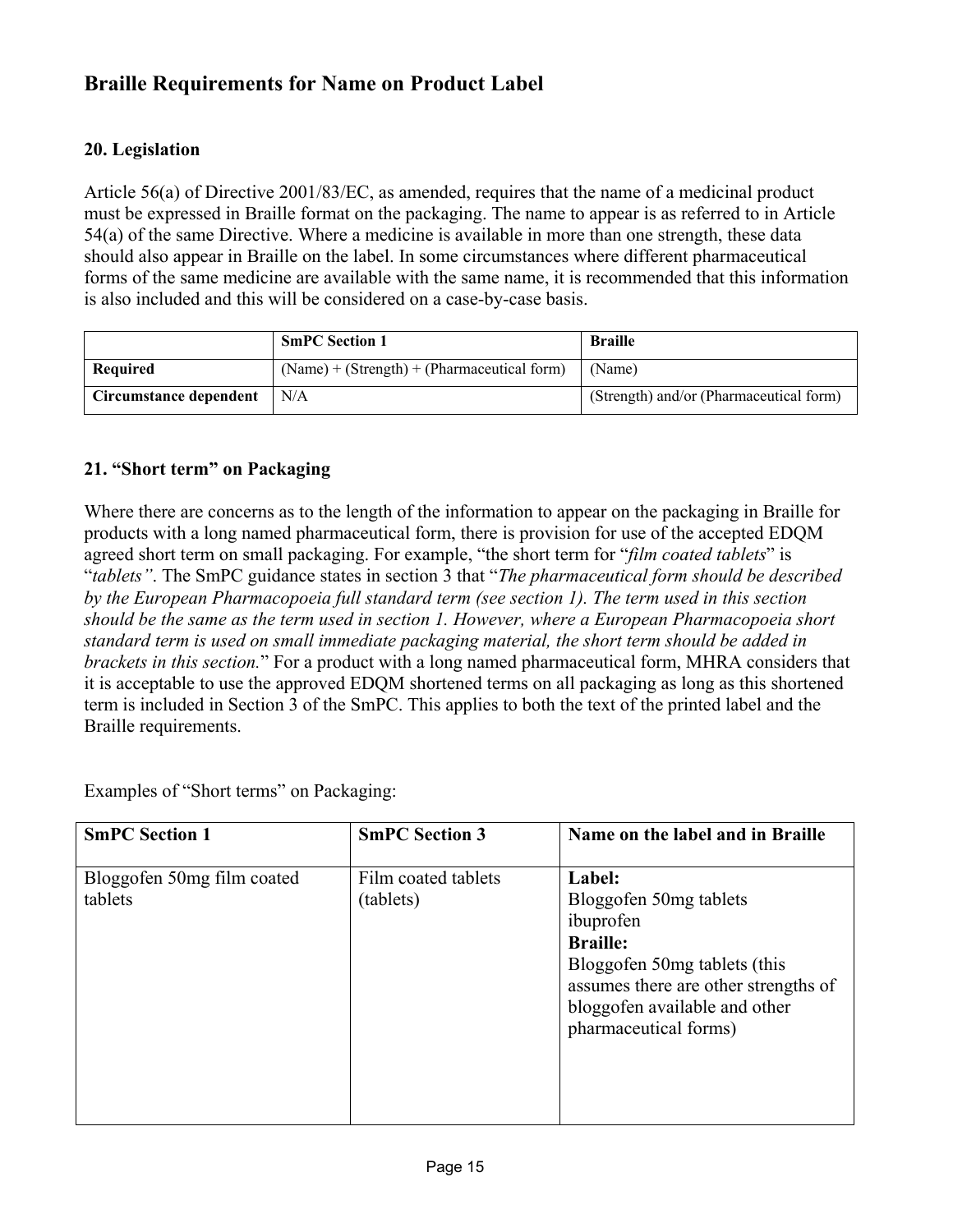| <b>SmPC Section 1</b>                       | <b>SmPC Section 3</b>                 | Name on the label and in Braille                                                                                                                                               |
|---------------------------------------------|---------------------------------------|--------------------------------------------------------------------------------------------------------------------------------------------------------------------------------|
| Bloggodex 10mg/ml solution for<br>injection | Solution for injection<br>(injection) | Label:<br>Bloggodex 10mg/ml Injection<br>active substance (INN)<br>strength $(50mg \text{ in } 5 \text{ ml})$<br><b>Braille:</b><br>None (injectable medicine not<br>required) |
| Bloggopil 10mg hard capsules                | Hard capsules (capsules)              | Label:<br>Bloggopil 10mg capsules<br>active substance (INN)<br><b>Braille:</b><br>Bloggoril (assumes no other strength<br>or form available)                                   |
| Naproxen 250mg hard capsules                | Hard capsules (capsules)              | Label:<br>Naproxen 250mg capsules<br><b>Braille:</b><br>Naproxen 250mg capsules                                                                                                |
| Naproxen Bloggo 250mg hard<br>capsules      | Hard capsules (capsules)              | Label:<br>Naproxen 250mg capsules<br><b>Braille:</b><br>Naproxen 250mg capsules                                                                                                |

Although discouraged by MHRA because of potential confusion, an applicant is permitted to incorporate the company name or trademark into the name of the medicinal product. Should this naming convention be used, the following labelling and Braille requirements should be noted:

| <b>SmPC Section 1</b>                 | <b>SmPC Section 3</b>    | Name on the label and in Braille                                                                     |
|---------------------------------------|--------------------------|------------------------------------------------------------------------------------------------------|
| Naproxen Bloggo 250mg hard<br>capsule | Hard capsules (capsules) | <b>Label:</b><br>Naproxen Bloggo 250mg capsules<br><b>Braille:</b><br>Naproxen Bloggo 250mg capsules |

*Inclusion of a company name within the name of the medicine will not be permitted when there is not sufficient space on the packaging.*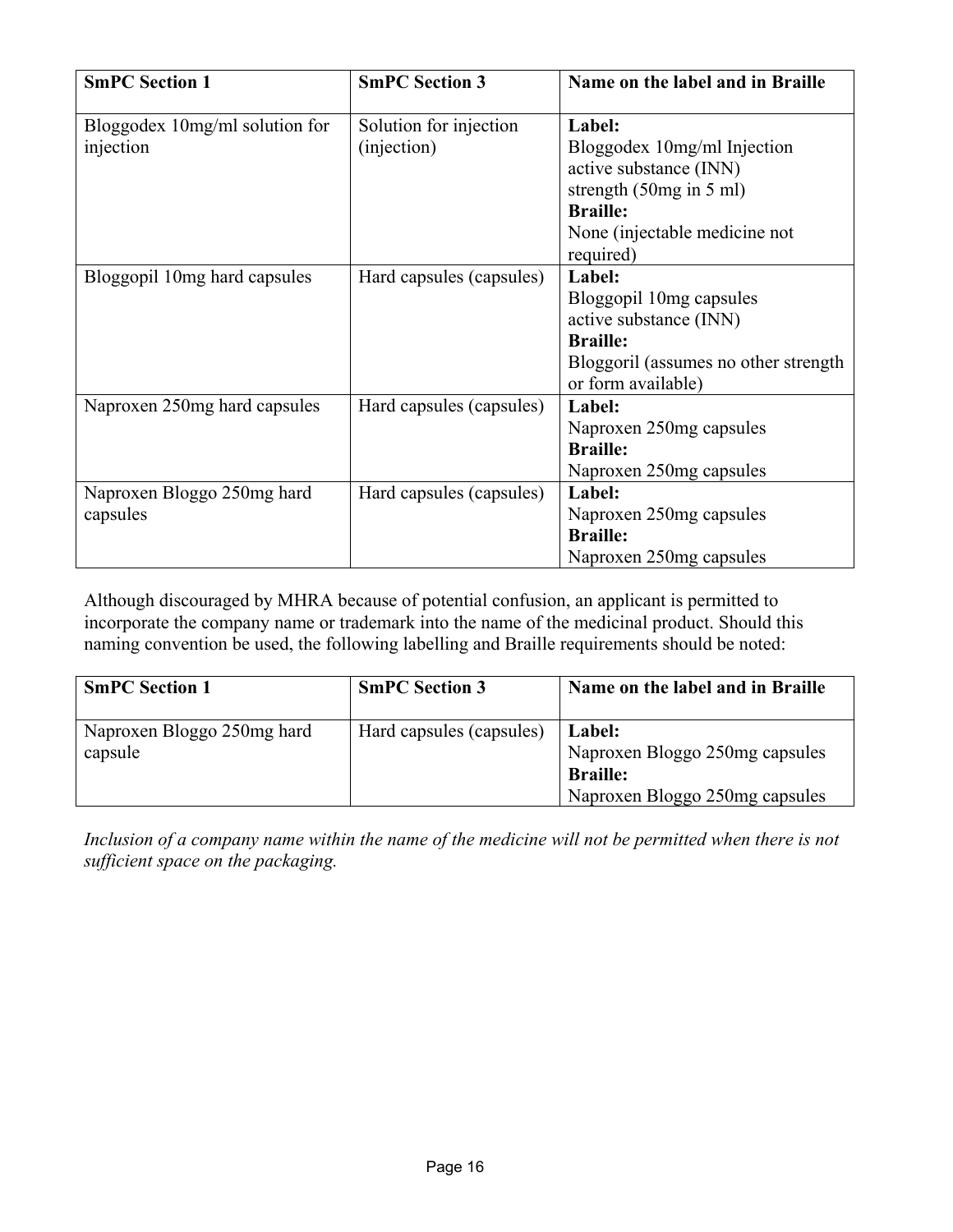# **22. Marburg Medium Braille Cell Spacing 5**

European guidance has been issued to support the provisions of article  $56(a)^3$ . The guidance recommends the use of Marburg Medium as the Braille font of choice. The basic Braille symbol is called the Braille cell. Each Braille cell consists of up to six predefined dots set out in two columns of three. The pattern of dots for a given character is defined in the national character set. The Marburg medium spacing convention and dimensions for Braille is illustrated below:



- The dot diameter is 1.6mm;
- The dot spacing is exactly 2.5mm from dot centre to dot centre  $(a, b)$ ;
- The space between two characters is  $6.0$ mm (c);
- The line spacing is 10.0mm (e);
- Word spacing is represented by (d) and is 12.0mm;
- When choosing a name for a medicine it is important to consider how this name will appear on the pack when translated into Braille and to ensure that there is sufficient space on the pack to accommodate the name chosen.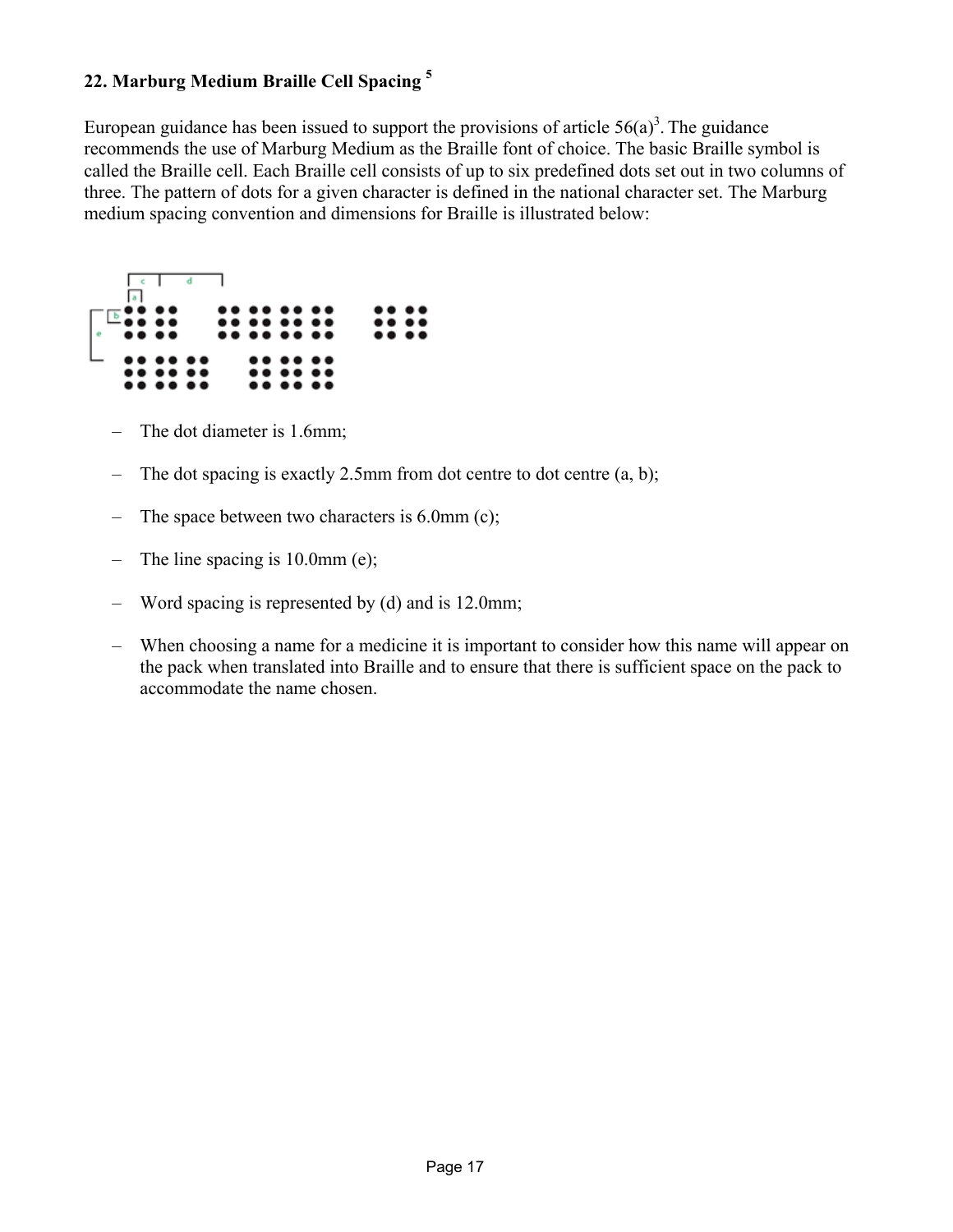# **Other Considerations**

#### **23. MHRA Insistence for an Invented Name**

There are circumstances where MHRA will insist on an invented name rather than a generic name. This is due to the risk to patients from interchanging between products containing the same active constituents but having different bioavailabilities leading to potential differences in therapeutic effects and safety. In such cases it is important that prescribers, pharmacists and patients can readily distinguish between products otherwise having the same drug content. Examples include:

- Prolonged-release products;
- Some locally-acting products;
- Critical care medicines with a narrow therapeutic window of safety and efficacy;
- Alternative generic versions of a product where non-equivalent, branded products are already available on the market;
- Known non-equivalent products available on the market, e.g. those inhaled products where particle size can lead to significantly different therapeutic effects.

#### **24. Rejection of an Invented Name**

For a new Marketing Authorisation Application, if the Licensing Authority considers that a product name is not acceptable for reasons of safety or efficacy (as described above), and that the application might therefore have to be refused, the Licensing Authority will seek the advice of the Commission on Human Medicines (CHM) before making a final decision. Normal appeal rights and procedures will apply. Appeal rights apply also to applications submitted as type II variations.

#### **25. Right to Appeal**

There are no appeal rights for applications submitted as type IB variations. If MHRA rejects a proposed name submitted via a type IB variation application, the company could resubmit as a new marketing authorisation application for the same product with the proposed new name. Alternatively, a type II variation could be submitted with the proposed new name.

#### **26. Pre-submission Advice**

The Agency has procedures for applicant companies to obtain pre-submission scientific advice, which includes advice on safety and efficacy considerations applicable to product names. Should applicants wish to discuss safety or efficacy issues related to product names as part of a scientific advice meeting, they should contact MHRA as per usual procedure.